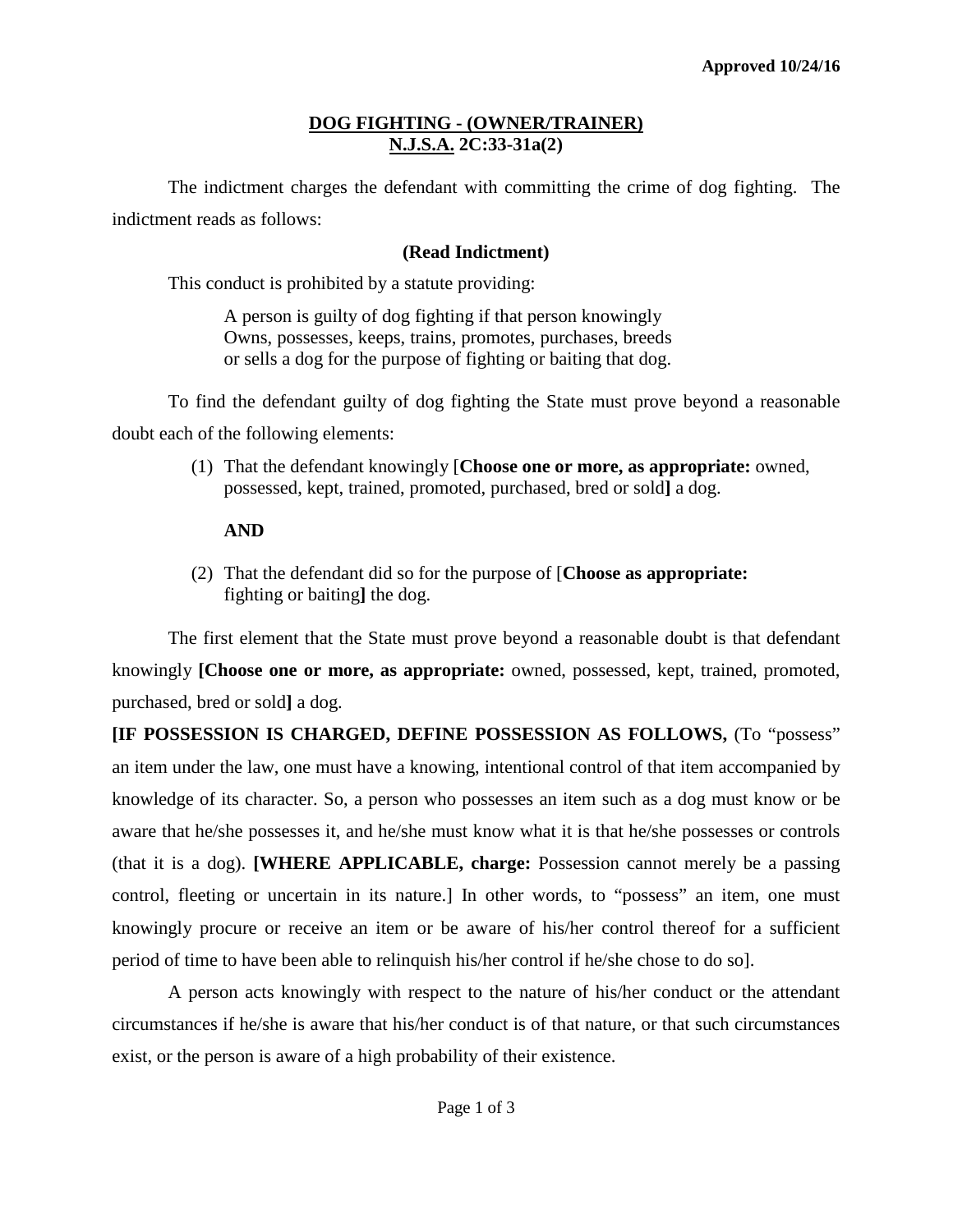#### **DOG FIGHTING - OWNER/TRAINER N.J.S.A. 2C:33-31a(2)**

A person acts knowingly with respect to a result of the conduct if he/she is aware that it is practically certain that his/her conduct will cause such a result. "Knowing," "with knowledge," or equivalent terms have the same meaning.<sup>[1](#page-1-0)</sup>

The second element that the State must prove beyond a reasonable doubt is that the Defendant **[Choose one or more, as appropriate:** owned, possessed, kept, trained, promoted, purchased, bred or sold**]** the dog for the purpose of **[Choose as appropriate:** fighting or baiting**]** the dog.

For purposes of this section "bait" means to attack with violence, to provoke, or to harass a dog with one or more animals for the purpose of training the dog for, or to cause a dog to engage in, a fight with or among other dogs. $<sup>2</sup>$  $<sup>2</sup>$  $<sup>2</sup>$ </sup>

A person acts purposely with respect to the nature of his/her conduct or a result thereof if it is his/her conscious object to engage in conduct of that nature or to cause such a result. A person acts purposely with respect to attendant circumstances if he/she is aware of the existence of such circumstances or he/she believes or hopes that they exist. "With purpose," "designed,", "with design," or equivalent terms have the same meaning.<sup>[3](#page-1-2)</sup>

Purpose and knowledge are conditions of the mind which cannot be seen and can only be determined by inferences from conduct, words or acts. A state of mind is rarely susceptible of direct proof, but must ordinarily be inferred from the facts. Therefore, it is not necessary, members of the jury, that the State produce witnesses to testify that an accused said he/she had a certain state of mind when he/she engaged in a particular act. It is within your power to find that such proof has been furnished beyond a reasonable doubt by inference which may arise from the nature of his/her acts and his/her conduct, and from all he/she said and did at the particular time and place, and from all of the surrounding circumstances.<sup>[4](#page-1-3)</sup>

If you find that the State did prove beyond a reasonable doubt all of the elements of the crime of dog fighting, then you must find the defendant guilty.

 $\overline{\phantom{a}}$ 

<span id="page-1-0"></span> $\frac{N.J.S.A.}{N IS A}$  2C:2-2b(2).

<span id="page-1-1"></span> $\frac{2}{3}$  N.J.S.A. 2C:33-31c.

<span id="page-1-2"></span> $\frac{3}{4}$  N.J.S.A. 2C:2b(1).

<span id="page-1-3"></span>N.J.S.A. 2C:2-2.